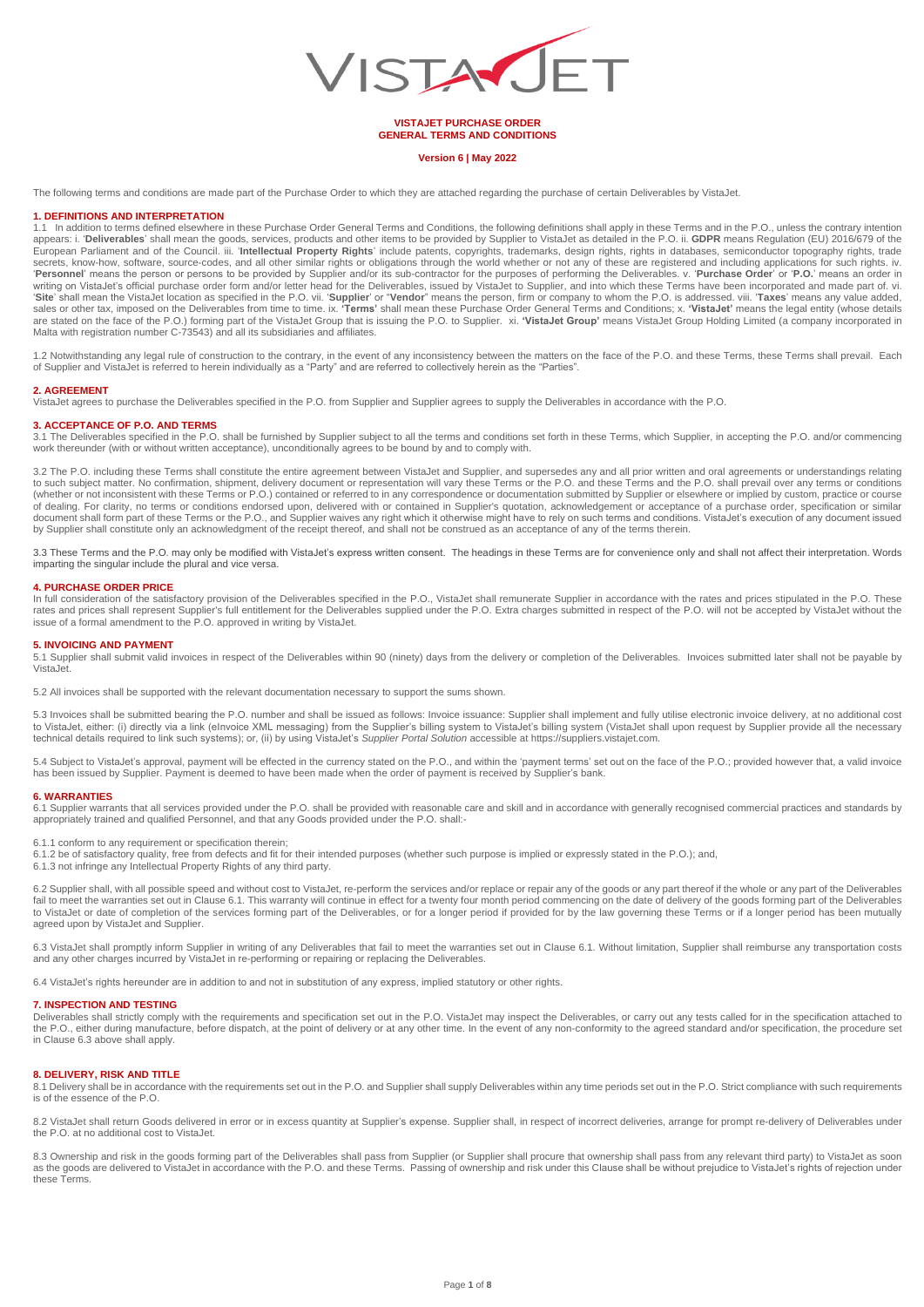

## **9. DRAWINGS**

Any drawings, specifications, data, documents, and other information provided by VistaJet to Supplier in connection with the P.O. and all Intellectual Property Rights therein shall remain the sole and exclusive property of VistaJet and its licensors. Supplier shall at all times keep confidential all information and materials under this Clause and return it to VistaJet on demand or upon provision<br>of the Deliverables

## **10. TERM AND TERMINATION**

10.1 The term of the P.O. shall commence as of the effective or start date stated on the face of the P.O., or if no effective or start date is stated, then as of the date of the P.O. set out on the face of the P.O., and shall terminate when (a) all goods covered by the P.O. have been delivered to and accepted by VistaJet, or (b) all services have been fully performed by Supplier; unless earlier terminated in a manner provided in these Terms or any other reason valid at law.

10.2 In addition to any other right or remedy available to a Party under these Terms or under any applicable law or otherwise, either Party may terminate the P.O., without need of judicial recourse, and without liability for compensation or damages (whether direct and/or indirect) of any type or nature in favour of the Party, if such other Party breaches any material provision of this P.O. or these<br>Terms and has not c particularity as possible, the alleged material breach; provided however, that, this Clause 10.2 shall not apply to those instances covered specifically by Clause 15.2 below.

10.3 VistaJet may terminate the P.O., without need of judicial recourse, at any time and for no reason, by giving to Supplier at least seven (7) days advance written notice of termination. In such case of termination by VistaJet, Supplier will be entitled to claim from VistaJet all reasonable costs incurred by Supplier for work and procurement of materials under the P.O. up until the date the P.O. was terminated by VistaJet; provided however, that, Supplier would have provided to VistaJet sufficient and satisfactory evidence of the costs so incurred.

10.4 The P.O. may be terminated by either Party forthwith by notice in writing to the other Party, without need of judicial recourse, and without liability for compensation or damages (whether direct and/or indirect) of any type or nature in favour of such other Party, in the event that such other Party becomes the subject of a petition in bankruptcy or any other proceeding of insolvency, liquidation or assignment for the benefit of creditors or such other proceedings having the same effect.

10.5 All provisions of these Terms which by their nature are intended to survive termination or expiry, including without limitation, Clauses 11, 12, and 18, shall so survive termination or expiry.

#### **11. INTELLECTUAL PROPERTY RIGHTS**

11.1 Supplier confirms and warrants that neither the sale to VistaJet nor use or possession by VistaJet of any part of the Deliverables infringes any Intellectual Property Rights belonging to a third<br>party anywhere in the infringement of any Intellectual Property Rights belonging to a third party due to VistaJet's receipt and/or use and/or possession of any part of the Deliverables (**"IPR Claim"**); and, ii. defend or (at VistaJet's option) assist in the defence of any proceedings which may be brought against VistaJet relating to any IPR Claim.

11.2 In the event of an IPR Claim, Supplier shall promptly do all things and take such action including procuring any required licenses, consents or authorisations, or modifying or replacing any infringing item (without detracting from the overall functions or performance of the relevant Deliverables) without charge to VistaJet as shall be necessary to prevent or remedy any infringement.

11.3 While exercising its rights under clause 11.2, Supplier shall: 11.3.1 not act in any way which shall prejudice the rights including Intellectual Property Rights, reputation and goodwill of VistaJet; and, 11.3.2 at all times act in such a way as to minimise interruption and disruption to the operation of VistaJet's business.

# **12. INDEMNITY, INSURANCE, AND LIMITATION OF LIABILITY**

12.1 Supplier indemnifies VistaJet against all losses and damages (on a full indemnity basis and whether incurred by or awarded against VistaJet) that VistaJet may sustain or incur as a result, whether directly or indirectly, of:

(a) a claim that the Deliverables or their use or possession or supply breaches any obligation of confidence;

(b) a claim, demand, suit, action or proceeding by a third party arising from an act or omission of Supplier in connection with the P.O. whether negligent or not;<br>(c) without limiting paragraph (b), any act or omission of or death, or (ii) loss of or damage to VistaJet's or a third party's physical property; or,

(d) failure by Supplier to comply with the requirements of the P.O and/or of these Terms.

12.2 Supplier shall have in force and maintain at Supplier's cost such policies of insurance with a reputable and authorised insurer so as to give adequate levels of insurance cover in respect of all of Supplier's liabilities and obligations to VistaJet in relation to the P.O., and shall, upon request by VistaJet, provide evidence of such policies.

12.3 In no event shall VistaJet be liable to Supplier for: i. amounts in excess of the amounts paid or still owed to Supplier by VistaJet pursuant to the P.O.; or, ii. any consequential, (including, without<br>limitation, los repudiation of contract, breach of warranty, negligence or otherwise.

# **13. HEALTH AND SAFETY AND BEHAVIOUR ON VISTAJET SITES**

13.1 Supplier shall at all times perform its obligations under the P.O. in a safe and responsible manner and shall observe and comply with all applicable laws, rules, regulations, and industry standards.

13.2 If Supplier is required to provide services at the Site, then Supplier shall comply with VistaJet's confidentiality, data privacy, health, safety and environmental policy, regulations and procedures applicable at the Site.

13.3 Supplier shall procure that Personnel abide by VistaJet's security regulations and such directions as may be issued by VistaJet's security officers when working at the Site.

13.4 Supplier shall supply a statement of its own safe working practices, and shall provide evidence as required of the competence and training of persons employed or engaged by Supplier in connection with the P.O.

#### **14. SAFETY OF GOODS**

To enable VistaJet to comply with its obligations under applicable health and safety legislation, Supplier shall provide VistaJet with adequate information about any goods supplied under the P.O., the use for which they are designed and tested and about any conditions necessary to ensure such goods will be safe and without risk to health when properly handled, stored, transported and<br>used. This information is to be

## **15. PROHIBITED BUSINESS PRACTICES, CODE OF CONDUCT & SANCTIONS**

15.1 Each Party hereby represents, warrants, and undertakes that: (1) it shall comply with all applicable laws relating to anti-bribery, anti-corruption, anti-money laundering, terrorist financing, and unfair and prohibited business practices (including without limitation, anti-trust and competition law); (2) in connection with the procurement and/or negotiation of this P.O., it has not: (A) made, authorized or offered to make payments, gifts or other transfers of value, directly or indirectly, to any public/government official or private person in order to: (i) improperly influence any act, decision<br>or failure to a or entity; or (iii) secure any improper advantage; (B) requested, agreed to receive or accepted any undue financial or other advantage of any kind in entering into this P.O.; (3) should it learn or have reason to know of any (i) payment, gift or other transfer of value, directly or indirectly, to it or to any public/government official or private person that would violate any anti-corruption or anti-bribery<br>Iaw; or, (ii) Party; (4) (i). it is not a Designated Party (for purposes of these Terms, "Designated Party" means any person or entity that is designated in published lists issued by the U.S. government or the<br>United Nations or the Euro with that individual or entity under applicable law) or the subject or target of any economic or trade sanction law or regulation; (ii). none of its directors or employees or owners or shareholders or parents or affiliates or subsidiaries is a Designated Party or the subject or target of any economic or trade sanction law or regulation; (iii). it shall comply with any and all economic and trade sanction<br>laws and regulat companies or affiliates or subsidiaries becomes a Designated Party or the subject or target of any economic or trade sanction law or regulation, then it shall disclose such an event to the other Party<br>immediately; and, (vi information and documentation provided by it to the other Party during any due diligence process which may be carried out by such other Party is accurate and complete. The Supplier further hereby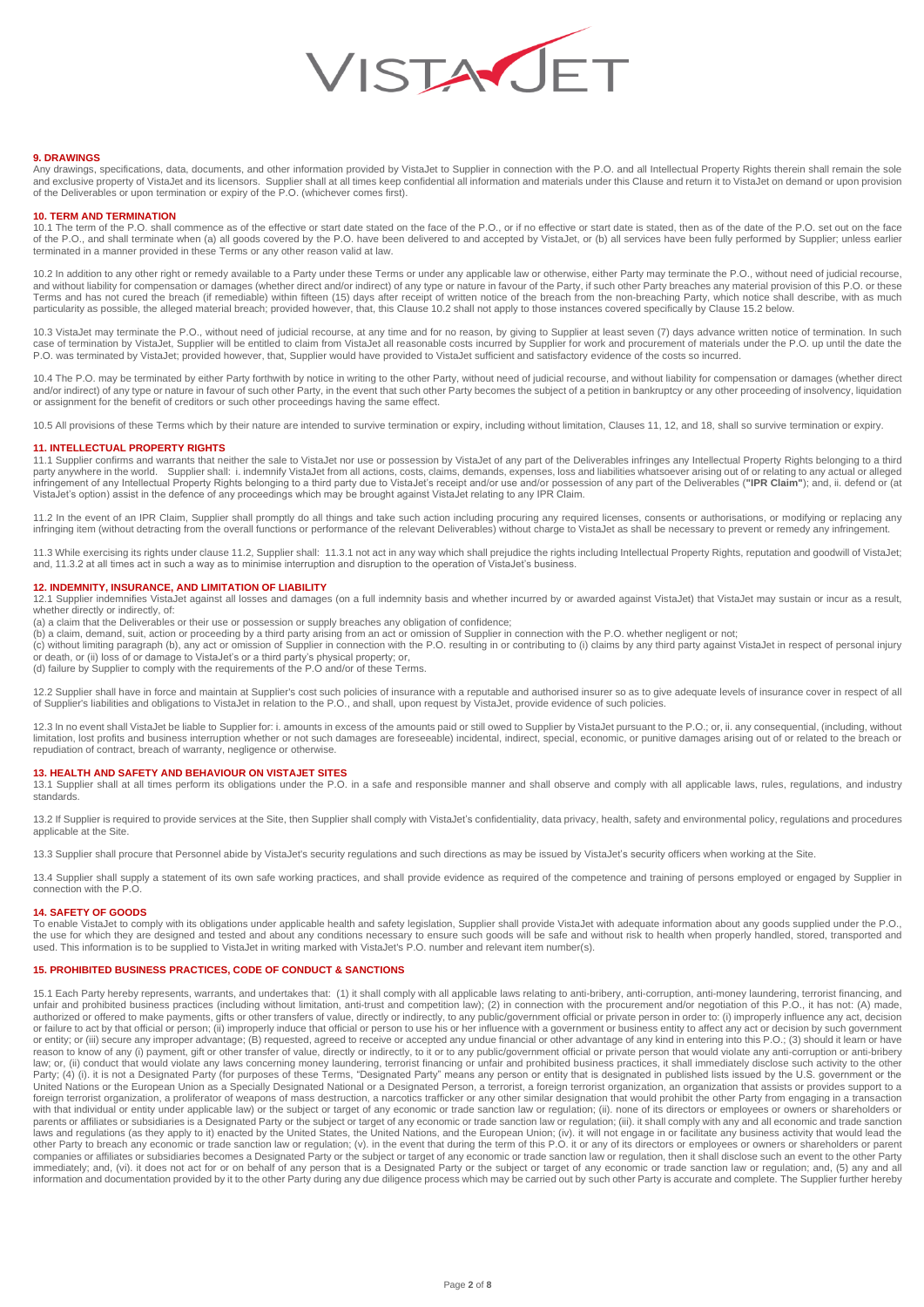

represents, warrants, and undertakes that it shall at all times comply and act consistently with the latest version of the *VistaJet Supplier Code of Conduct* (the 'Code'), issued by VistaJet and made<br>available at https:// is incorporated into this P.O. by reference. It is the responsibility of the Supplier to access the aforementioned website and read the latest version of the Code from time to time.

15.2 Notwithstanding any contrary provision in these Terms, either Party (the 'First Party') may (without prejudice to all its other rights under these Terms and at law) terminate this P.O. by means of written notice to the other Party (the 'Second Party'), with immediate effect, without need of judicial recourse, and without liability for compensation or damages (whether direct and/or indirect) of<br>any type or nature and/or parent companies and/or affiliates and/or subsidiaries becomes a Designated Party or the subject or target of any economic or trade sanction law or regulation.

## **16. COMPLIANCE WITH LAWS**

Supplier shall observe and abide by and shall require its sub-contractors and Personnel to observe and abide by all applicable laws regulations and bye-laws in relation to the supply of Deliverables<br>including any which may

## **17. RECORDS & AUDIT**

Supplier shall maintain complete and adequate records of all its operations under the P.O. and as further required under the P.O. and shall at all times supply such data and information as will keep VistaJet and its representatives fully informed of the progress of the Deliverables and of all results currently obtained. VistaJet shall have the right, upon no less than 7 days' prior written notice to the Supplier, to have its appointed auditor inspect such records on the Supplier's premises during the Supplier's normal business hours.

#### **18. CONFIDENTIALITY & PERSONAL DATA**

18.1 Any and all information obtained by Supplier from VistaJet in connection with the P.O. shall be deemed to be confidential information of VistaJet ('Confidential Information') and, unless disclosure is required by law, judicial action, government department or agency or other regulatory authority, Supplier shall not disclose to any third party any such information without first obtaining the written consent of VistaJet. The confidentiality obligations under this Clause 18.1 shall continue for an indefinite period.

18.2 As a result of the P.O., Supplier may obtain personal data (as defined in Appendix A attached herewith, which Appendix forms part of and is incorporated into these Terms) from VistaJet or from any affiliate of VistaJet and consequently the Parties have agreed on the terms and conditions covering such personal data as set out in Appendix A. In the event of any conflict between<br>Appendix A and these Terms and/

## **19. PUBLICITY & USE OF MARKS**

19.1 Supplier shall not advertise or publish (including denial or confirmation thereof) the fact that Supplier has contracted to furnish to VistaJet the Deliverables hereby ordered, without the prior express written consent of VistaJet. On the other hand, Supplier hereby grants to VistaJet a non-exclusive, royalty-free, indefinite and worldwide license to refer to Supplier as a provider, supplier, partner, or similar designation, of VistaJet.

19.2 Supplier will not use for publicity, promotion or otherwise, any logo, name, trade name, trade dress, service mark or trademark (each a "Mark") of VistaJet or of any other entity of the VistaJet Group, including, but not limited to, the term VISTAJET or the VistaJet winglet logo, or any simulation, abbreviation or adaptation of the same, or the name of any VistaJet Group employee, without VistaJet's prior, written, express consent. VistaJet may withhold such consent in VistaJet's absolute discretion and may, if granted, withdraw such consent with the provision of reasonable notice. With regard to the use of a Mark, all requests for approval pursuant to this Clause must be submitted with all necessary detail to VistaJet at least thirty (30) business days prior to the date on which a response is needed. If granted, Supplier shall at all times use the proper Mark attribution for the relevant jurisdiction and shall comply with any reasonable instruction set by VistaJet for the use of the Mark.

19.3 Supplier agrees, subject to all applicable laws, not to make public statements or communications that disparage VistaJet, its business, services, products, or any entity of the VistaJet Group, or its or their current, former or future directors or executive officers (in their capacity as such), or with respect to any current or former director or executive officer or shareholder of VistaJet or its affiliates (in their capacity as such). The foregoing shall not be violated by truthful statements in response to legal process, required governmental testimony or filings, or administrative or arbitral proceedings (including, without limitation, depositions in connection with such proceedings).

# **20. ASSIGNMENT AND SUBCONTRACTING**

20.1 Supplier shall not assign, novate, transfer or otherwise deal in any way with any rights or benefits under the P.O. and these Terms, without the prior written consent of VistaJet.

20.2 Supplier shall not use any sub-contractors for the provision of the Deliverables without VistaJet's prior written consent to the use of sub-contractors. If Supplier uses a sub-contractor, then Supplier remains liable for the sub-contractor's performance, and any such subcontracting shall not create any contractual relationship between VistaJet and such sub-contractor.

## **21. WAIVER**

No failure or delay on the part of either party hereto in exercising any right, power or remedy hereunder shall operate as a waiver thereof, nor shall any single or partial exercise of any such right, power or remedy preclude any other or further exercise of any such right, power or remedy. The rights, powers or remedies provided herein are cumulative and not exclusive of any remedies provided by law and thus may be exercised as often as each party considers appropriate and are in addition to its rights under the applicable law. The rights, powers or remedies of one party against<br>the other party are not preclude any other or further exercise of that or any such right, power or remedy and no act or course of conduct or negotiation on a party's part or on its behalf will in any way preclude such party from exercising any such right, power or remedy or constitute a suspension or any amendment of any such right, power or remedy.

# **22. APPLICABLE GOVERNING LAW AND JURISDICTION**

These Terms and the P.O. shall be governed, construed, enforced and interpreted in accordance with the Laws of Malta. Supplier irrevocably agrees for the exclusive benefit of VistaJet that the<br>Courts of Malta shall have ju P.O. and for such purposes hereby irrevocably submits to the jurisdiction of such Court. Nothing contained in this Clause 22 shall limit the right of VistaJet to take proceedings against Supplier in any other Court of competent jurisdiction nor shall the taking of proceedings in one or more jurisdicion preclude the taking of proceedings in any other jurisdiction whether concurrently or not (unless<br>precluded by applica in any such Court as is referred to in this Clause and any claim that any such proceedings have been brought in an inconvenient forum and further irrevocably agrees that a judgement in any<br>proceedings brought in any such C

#### **23. SHIPPING**

Supplier shall comply with all the shipping related terms set out on the face of the P.O. No additional charge will be allowed for packing, crating, freight, express or cartage, unless specified on the P.O.

## **24. SEVERANCE AND NOTICES**

24.1 If any provision of these Terms or the P.O. is declared inoperative, void or illegal by a court and/or tribunal of competent jurisdiction, the remaining provisions shall not be affected and shall continue in full force and effect unless these Terms and/or the P.O. are thereby rendered impossible to perform.

24.2 Any communication to be sent by any party to the other party under these Terms shall be valid if in writing and in the English language, and shall be deemed properly given if sent by any means that provides proof of despatch or receipt addressed as appropriate to the address of the principal office of said other party as set out on the P.O. If the addressee rejects or otherwise refuses to accept the communication, or if the communication cannot be delivered because of a change in address for which no notice was appropriately given, then communication is effective<br>upon the rejection, refusal or in notification is appropriate, but such verbal notice shall not satisfy the requirement of written notice.

## **25. INDEPENDENT STATUS**

Supplier accepts and agrees that it and all of its employees, officers, directors, agents, subcontractors and representative shall be deemed to be, and shall be, an independent contractor, and shall not be entitled to any benefits applicable to VistaJet's employees. Supplier has no authority to assume or create any obligation in the name of VistaJet.

#### **26. THIRD PARTIES**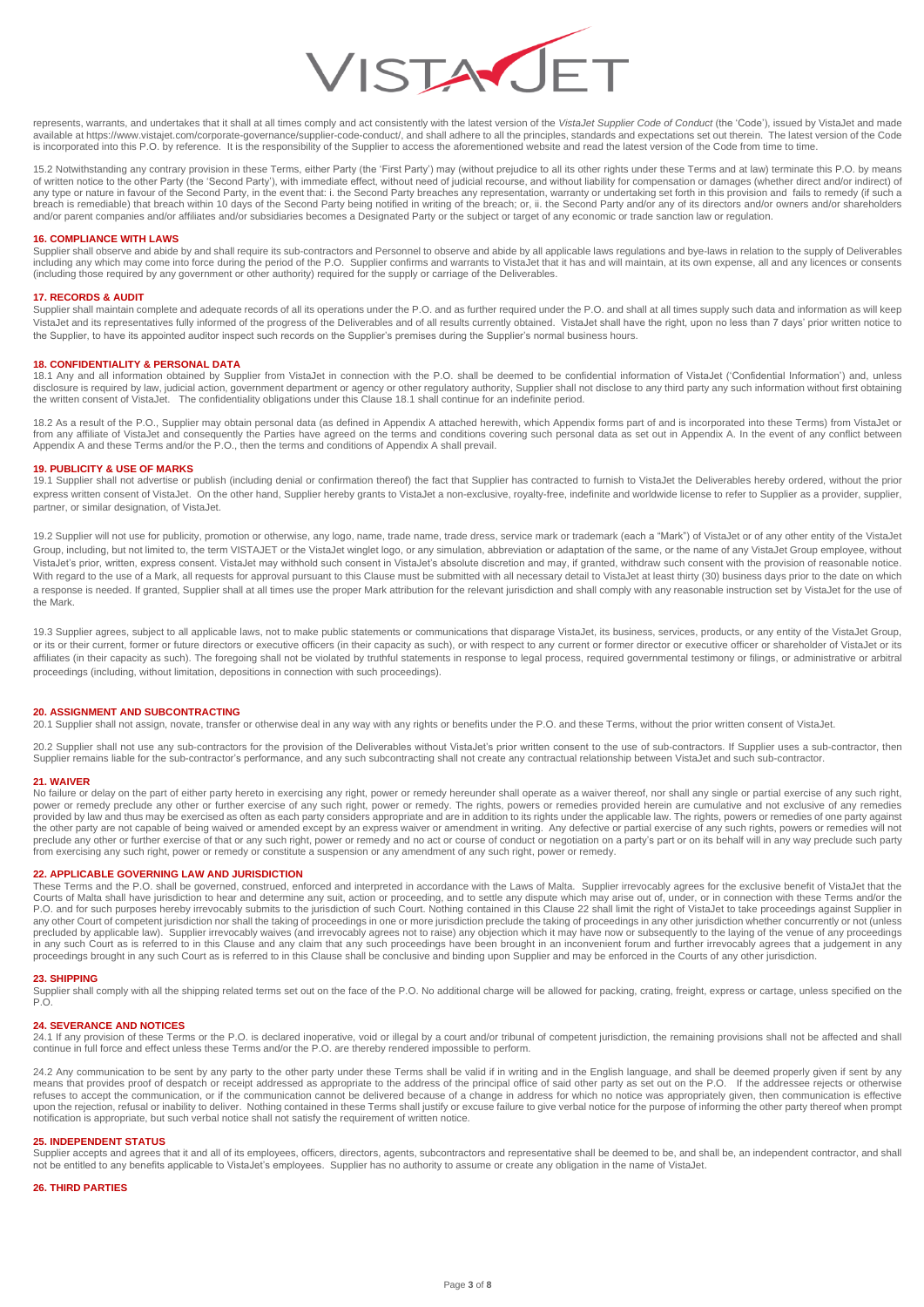

A person who is not party to these Terms and the P.O. shall have no rights to enforce any term of, or any benefit under, the P.O. or these Terms.

**27. NON-EXCLUSIVITY**<br>The P.O. and these Terms shall not be an exclusive agreement between Supplier and VistaJet. Nothing shall prevent VistaJet from procuring goods and services which are the same as or similar<br>to the Del

# **28. REPRESENTATIONS**

Supplier agrees that it has not been induced to accept the P.O. and these Terms by any representation other than that expressly set out in the P.O. and in these Terms.

# **29. ELECTRONIC SIGNATURES**

The parties acknowledge and agree that neither of them shall contest the validity of the P.O., or any acknowledgement thereof, on the basis that the P.O or acknowledgement contains an electronic signature.

**Version Control** 

| Date       | Version | Description           |
|------------|---------|-----------------------|
| 19/10/2016 |         | <b>Effective Date</b> |
| 05/09/2017 | 2       | Revision of Version 1 |
| 26/05/2018 | 3       | Revision of Version 2 |
| 28/05/2019 |         | Revision of Version 3 |
| 17/09/2020 | 5       | Revision of Version 4 |
| 09/05/2022 | 6       | Revision of Version 5 |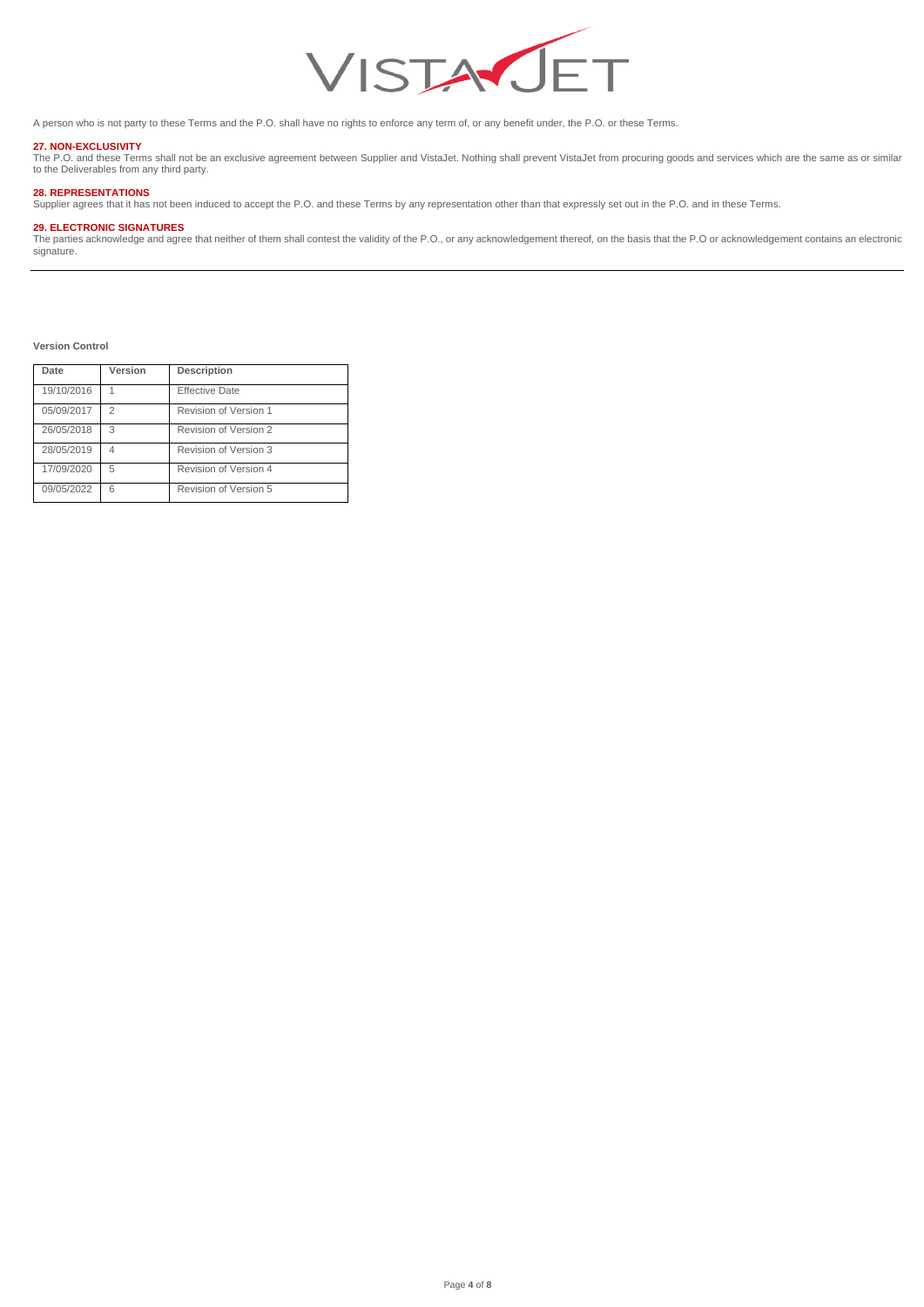

# **Appendix A**

## **Personal Data**

## A. **Definitions**

All capitalized terms used but not defined in this Appendix shall have the same meaning as set forth in the Terms. Lower case terms used but not defined in this Appendix, such as "personal data", "personal data breach", "processing", "controller", "processor", "supervisory authority" and "data subject", will have the same meaning as set forth in Article 4 of the GDPR.

## B. **Scope and Roles**

This Appendix applies to the processing of personal data by Supplier on behalf of VistaJet or any VistaJet affiliate under the P.O. In this context, VistaJet and any VistaJet affiliate is the controller of such personal data and Supplier is the processor of such personal data.

# C. **Processing**

- 1. Where Supplier is carrying out processing on behalf of VistaJet, Supplier shall implement appropriate technical and organisational measures in such a manner that processing will meet<br>the requirements of the GDPR and thi
- 2. Supplier shall not engage another processor without prior specific or general written authorisation of VistaJet. In the case of general written authorisation, Supplier shall inform VistaJet of any intended changes concerning the addition or replacement of other processors, thereby giving VistaJet the opportunity to object to such changes in the manner more specifically set forth herein.
- 3. Processing by Supplier shall be governed by this Appendix. In particular, Supplier shall:
	- (a) process the personal data only on documented and written instructions from VistaJet, including with regard to transfers of personal data to a country outside Europe (for purposes of this Appendix the term "**Europe**" means, all the countries forming part of the European Economic Area (EEA), Switzerland, and the United Kingdom) or to an international<br>organisation, unless required to do so by any appl such information on important grounds of public interest; Please refer to Section F below, relating to transfer of personal data;
	- (b) ensure that persons authorised to process the personal data have committed themselves to confidentiality or are under an appropriate statutory obligation of confidentiality;
	- (c) take all measures required pursuant to Article 32 of the GDPR;
	- (d) respect the conditions referred to in paragraphs 2 and 4 in this Section C for engaging another processor;
	- (e) taking into account the nature of the processing, assist VistaJet by appropriate technical and organisational measures, for the fulfilment of VistaJet's obligation to respond to requests for exercising the data subject's rights laid down in Chapter III of the GDPR;
	- (f) assist VistaJet in ensuring compliance with the obligations pursuant to Articles 32 to 36 of the GDPR taking into account the nature of processing and the information available to Supplier;
	- (g) make available to VistaJet all information necessary to demonstrate compliance with the obligations laid down in Article 28 of the GDPR;
	- (h) at the request of VistaJet submit its data processing facilities for audit of the processing activities covered by this Appendix which audit shall be carried out by VistaJetor an inspection body composed of independent members and in possession of the required professional qualifications bound by a duty of confidentiality, selected by VistaJet, where applicable, in agreement with the supervisory authority;
	- (i) at the request of the supervisory authority, submit its data processing facilities for audit of the processing activities covered by this Appendix by the supervisory authority;
	- (j) collect, access, maintain, use, and process personal data solely for the purpose of performing Supplier's obligations under the P.O.;
	- (k) ensure that the accuracy of the personal data held on Supplier's systems and hosting infrastructure is preserved in the state in which it is received (subject to any of Supplier's obligations to correct such data set out in the P.O. and/or the Terms);
	- (l) ensure that there is at all times a nominated employee(s) of Supplier responsible for ensuring compliance with Supplier's obligations under this Appendix, and Supplier shall ensure that it has adequate resources to perform its obligations under this Appendix;
	- (m) make available to VistaJet all information necessary to demonstrate compliance with the obligations laid down in this Appendix;
	- (n) in the event of an investigation by a supervisory authority, provide VistaJet with reasonable assistance and support in responding to such investigation;
	- (o) promptly notify VistaJet about any legally binding request for disclosure of the personal data by a law enforcement authority unless otherwise prohibited, such as a prohibition under criminal law to preserve the confidentiality of a law enforcement investigation; and,
	- (p) maintain a record in wriitng or electronic form of all categories of processing activities carried out on behalf of VistaJet, containing: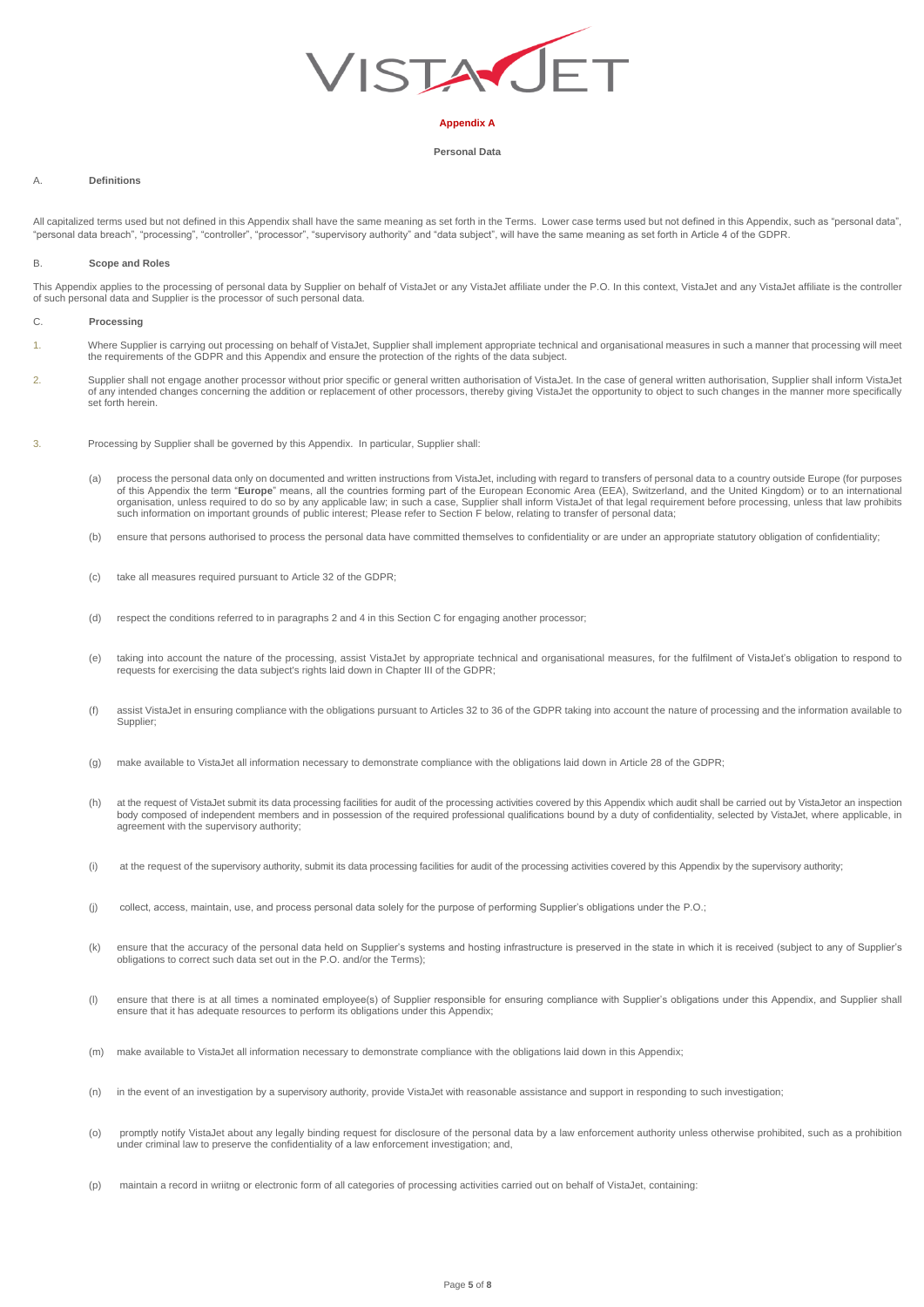

- i. the name and contact details of, Supplier, of each processor it has engaged (as authorised by VistaJet) to process personal data under the P.O. and the Terms, and of Supplier's nominated employee(s) responsible for ensuring compliance with Supplier's obligations under this Appendix;
- ii. the categories of processing carried out on behalf of VistaJet;
- iii. where applicable, transfers of personal data to a third country or an international organisation, including the identification of that third country or international
- organisation and, in the case of transfers referred to in the second subparagraph of Article 49(1) of the GDPR, the documentation of suitable safeguards iv. where possible, a general description of the technical and organisational security measures referred to in Section G below.
- 4. Where Supplier engages another processor (subject to first having obtained written authorisation from VistaJet to any such engagement as set out in Section 2 above) for carrying out
	- specific processing activities on behalf of Supplier, the same data protection obligations as set out in this Appendix shall be imposed on that other processor by way of a written contract,<br>in particular providing sufficie GDPR. Supplier shall remain fully liable to VistaJet for the performance of that other processor's obligations. Supplier shall provide to VistaJet, upon VistaJet's request, copies of any<br>contracts entered into by Supplier to VistaJet). Supplier hereby acknowledges that the supervisory authority has the right to conduct an audit of any subprocessor, which has the same scope and is subject to the same conditions as would apply to an audit of Service Proivder under the GDPR.

# D. **Processing Details**

The subject-matter and duration of the processing, the nature and purpose of the processing, the type of personal data, the categories of data subjects and the obligations and rights of VistaJet are set forth in the P.O. and/or the Terms, including this Appendix, in particular:

- (a) The subject-matter of the processing under this Appendix is the personal data provided by VistaJet to Supplier in respect of the Deliverables under the P.O. and the Terms.
- (b) The duration of the processing is the duration of the provision of the Deliverables under the P.O. and the Terms.
- (c) The nature and purpose of the processing is in connection with the provision of the Deliverables under the P.O. and the Terms.
- (d) The types of personal data processed under the P.O. may include (without limitation) full name, email addresses, home postal addresses, office/institution postal address, social media handles, telephone, mobile phone numbers, business cards and job titles, work section, username and passwords for accessing and using the Deliverables, education, certifications, professional background and training; gender, photographs, audio and videos; credit card data, bank account data; government-issued identification, including<br>passport numbers; date of birth; place of birth; images or other content containing personal data submitted by or at the direction of VistaJet as part of the Deliverables.
- (e) The categories of data subjects may include employees, contractors, agency and temporary personnel (and their respective relatives and guardians), of VistaJet and its affiliates<br>and subsidiaries, and VistaJet's or its or at the direction of VistaJet as part of the Deliverables.
- (f) The personal data processed under the P.O. and the Terms may include special categories of personal data revealing racial or ethnic origin, political opinions, religious or philosophical beliefs, trade-union membership, and the processing of data concerning health.

## E. **Data Subject Rights**

Supplier shall promptly (but in any case not later than 3 calendar days from the initial receipt of the request), notify VistaJet of any data subject requests (including but not limited to "opt-out" specifications, information access requests, information rectification requests and all like requests) received by Supplier, and work with VistaJet to promptly and effectively handle such requests,<br>and shall not respond to so would contravene any applicable legislation).

# F. **Transfer of Personal Data**

(a) Supplier will ensure that no personal data originating from Europe is transferred by it to a country or territory outside Europe without VistaJet's express written consent and subject to any conditions imposed by VistaJet on such transfer if necessary.

(b) If as a result of the P.O., personal data will be transferred by VistaJet to Supplier from the EEA, to any country or territory outside the EEA not deemed by the European Commission as providing<br>an adequate level of pr third countries pursuant to Regulation (EU) 2016/679 of the European Parliament and of the Council ('SCCs') shall apply to such personal data and such SCCs shall be incorporated into this P.O. and Terms upon the execution and submission of the SCCsby the Parties in accordance with its terms. The Supplier shall not raise any objection whatsoever to the execution of such SCCsand<br>the Supplier hereby acknowledges an the P.O. on the one hand and the terms in the SCCson the other hand, the terms in the SCCs shall prevail. Once the SCCs have been executed, VistaJet may thereafter from time to time, by at least 30 days written notice to Supplier, make any variations to the SCCs so executed which are required, as a result of any change in, or decision of a competent authority under, the GDPR, to<br>allow such transfers of perso

## G. **Security of Processing**

- Taking into account the state of the art, the costs of implementation and the nature, scope, context and purposes of processing as well as the risk of varying likelihood and severity for the rights and freedoms of natural persons, Supplier shall implement appropriate technical and organisational measures to ensure a level of security appropriate to the risk, including inter alia as appropriate:
	- (a) the pseudonymisation and encryption of personal data;
	- (b) the ability to ensure the ongoing confidentiality, integrity, availability and resilience of processing systems and services;
	- (c) the ability to restore the availability and access to personal data in a timely manner in the event of a physical or technical incident;
	- (d) a process for regularly testing, assessing and evaluating the effectiveness of technical and organisational measures for ensuring the security of the processing;
	- (e) the use of reasonable user identification or password control requirements and other security procedures in relation to personal data, including strong passwords, and session time-outs;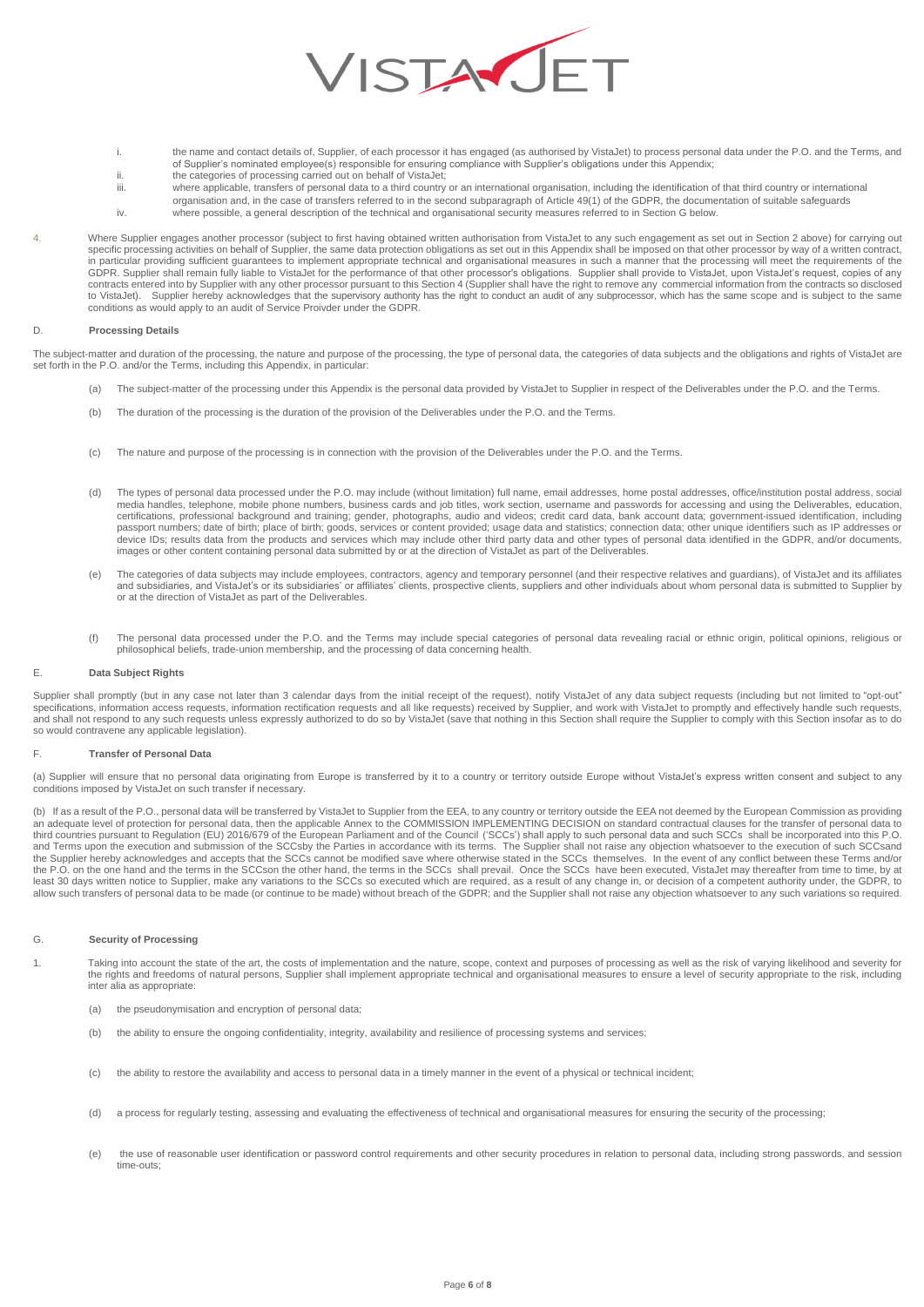

- (f) the maintenance of firewalls to segregate Supplier's internal networks from the internet, and employing appropriate intrusion detection, monitoring, and logging capabilities to enable detecting and responding to potential security breach attempts;
- (g) the performance of third party network vulnerability assessments;
- (h) the maintenance of the software on Supplier's internal networks to ensure that the software is free from vulnerabilities;
- (i) the application of all manufacturer-recommended security updates to all infrastructure storing, processing or transiting personal data in a timely manner;
- (j) the maintenance and enforcement of policies and procedures to ensure that all of the following requirements are met: (a) up to date virus protection software shall be installed on all computer systems attached to Supplier's networks; (b) access to Supplier's computer resources and networks (including wireless networking and remote access) shall be<br>limited to approved configurations utilizing appr minute to use to might only be used for the purposes of performing Supplier's obligations under the P.O. and the Terms, and shall not be distributed, repurposed or shared across other facilities, shall only be used for sha applications, environments or Supplier's business units; and,
- (k) ensuring that all electronic mail (email) communications pertaining to the Deliverables are conducted to and from an email domain that is owned by Supplier.
- 2. In assessing the appropriate level of security, account shall be taken in particular of the risks that are presented by processing, in particular from accidental or unlawful destruction, loss, alteration, unauthorised disclosure of, or access to personal data transmitted, stored or otherwise processed.
- 3. Supplier shall take steps to ensure that any natural person acting under its authority who has access to personal data does not process them except on instructions from VistaJet, unless he or she is required to do so by any applicable law.

#### H. **Personal Data Breach**

In the case of a personal data breach, Supplier shall without undue delay and, not later than 24 hours after having become aware of it, notify the personal data breach to VistaJet. Such notification shall at least:

(a) describe the nature of the personal data breach including where possible, the categories and approximate number of data subjects concerned and the categories and approximate number of personal data records concerned;

(b) communicate the name and contact details of the data protection officer or other contact point where more information can be obtained;

(c) describe the likely consequences of the personal data breach;

(d) describe the measures taken or proposed to be taken by Supplier to address the personal data breach, including, where appropriate, measures to mitigate its possible adverse effects.

Supplier shall document any personal data breaches, comprising the facts relating to the personal data breach, its effects and the remedial action taken.

Supplier shall also respond to VistaJet's request for further information so that VistaJet may fulfil its obligations under Articles 33 and 34 of the GDPR., and Supplier shall assist VistaJet in the event that VistaJet is legally bound to communicate the personal data breach to the affected data subjects.

If any personal data breach or other unauthorized access, acquisition or disclosure of personal data occurs as a result of an act or omission of Supplier, Supplier will, at Supplier's sole expense, undertake remedial measures in accordance with VistaJet's instructions. This shall be without prejudice to VistaJet's rights under Section K below.

#### I. **Audit**

The rights set out in Section C.(3)(h) are subject to the notice, confidentiality and other requirements for conducting audits that may be set forth in the Terms. In the absence of such requirements in the Terms, the following shall apply: Audits shall be:

- (a) subject to the execution of appropriate confidentiality undertakings or relying on similar obligations in the Terms;
- (b) conducted at a mutually agreed upon time and in an agreed upon manner; and,
- (c) at the expense of VistaJet; provided however, that, if audit results find that Supplier is not in compliance with the requirements of this Appendix, then Supplier agrees to work with VistaJet to identify reasonable remediation actions and to promptly take action at Supplier's expense to correct those matters or items mutually agreed upon by Supplier and VistaJet that are identified in any such audit that require correction. This shall be without prejudice to VistaJet's rights under Section K below.

#### J. **Title**

Supplier shall have no right, title or interest in personal data obtained by it from VistaJet and/or from VistaJet's subsidiaries and/or affiliates as a result of the P.O., and such personal data shall be considered confidential information of VistaJet.

# **Compliance and Changes**

(1) Notwithstanding any contrary provision in the P.O. and/or the Terms, in the event that Supplier is unable to comply with the obligations stated in this Appendix then Supplier shall promptly notify<br>VistaJet, and VistaJe processing personal data; (iii) demand the secure return or destruction of the personal data; or (iv) immediately terminate the P.O. without any form of liability on the part of VistaJet.

(2) VistaJet may, from time to time, propose to the Supplier any variations to this Appendix which VistaJet reasonably considers to be necessary to address the requirements of the GDPR; Provided however, that, any such proposed variations shall only become effective upon the mutual written consent of both Parties*.* 

## L. **Return or Destruction of Personal Data**

Without prejudice to any other rights of VistaJet under the P.O. or the Terms, upon termination or expiry (whichever comes first) of the P.O. for any reason, Supplier shall promptly contact VistaJet for instructions regarding the return, destruction or other appropriate action with regard to personal data. Upon termination or expiry (whichever comes first) of the P.O. for any reason, or at any time at the request of VistaJet, Supplier shall: (i) return personal data to VistaJet, and ensure that all electronic copies of such personal data are deleted from Supplier's (and where applicable, its sub-processors') systems; or (ii) if requested by VistaJet in writing, promptly destroy, delete and render unrecoverable all tangible and electronic instances of personal data from Supplier's (and where applicable, its sub-processors') systems. If requested by VistaJet, Supplier shall provide VistaJet with written confirmation of its compliance with the requirements of this Section.

#### M. **Privacy Policy**

Supplier shall act consistently with the latest version of VistaJet Privacy Policy (the 'Policy'), issued by VistaJet and made available at https://www.vistajet.com/privacy-policy/, and shall ensure at<br>all times that Suppl